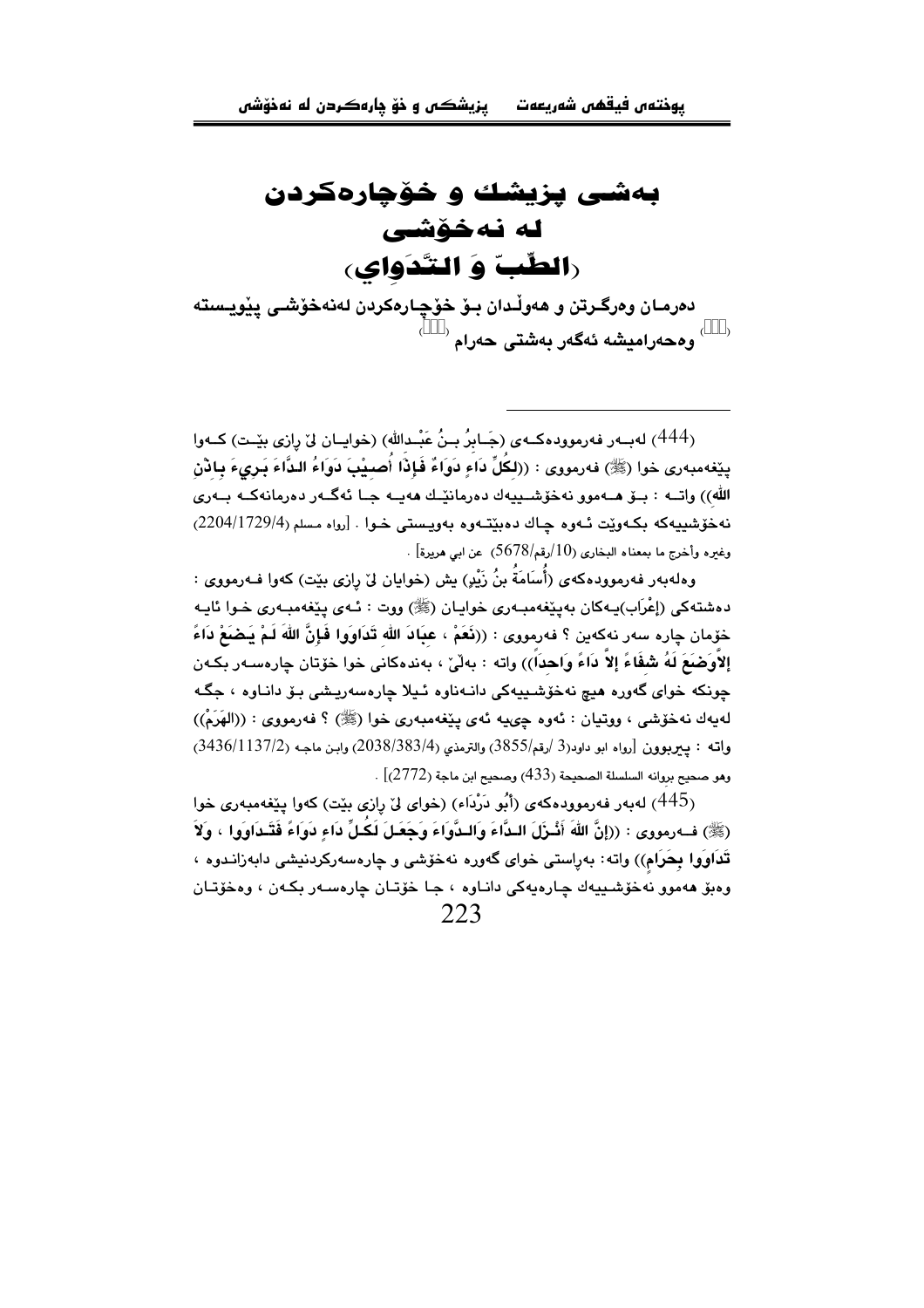يزيشكس و خۆ ڍارەكردن له نەخۆشى يوختەں فيقھى شەريعەت

و**هباشيش نىي**ه بەداخ كردن بكرنت <sup>(\$\$</sup>)

بەشتى حەرام چارەسەر مەكەن .[رواە ابو داود (4/رقم/3874) ومو حديث حسن بشواھدە بروانە تخريج جامع الأصول (512/7) لعبد القادر الأرناؤوط التعليقة (1)].

وهفهرموودهکهی (إِبْنُ مَسْعُود) (خوای لیٌ رِازی بیِّت) کـهوا پیِّغهمبـهری خـوا (ﷺ) فـهرمووى : ((إنَّ اللهَ لَمْ يَجْعَلْ شَـفَاوُّكُمْ فـى مَاحَرَّمَ عَلَـيْكُمْ)) واتـه : بهراسـتى خـواى گەورە چارە سەرتانى لەوەدا دانەناوە كە لەسەر تـان ھـەرامى كـردوە . [رواه البخارى معلقا . (78/9) ووصله ابن حجر في الفتح الباري (79/9) .

وه فەرموودەكەي (أَبُو هُرَيْرَة) (خـواي ليْ رازي بيّـت) كەفـەرمووي بيێغەمبـەري خـوا (ﷺ) قەدەغەي كردوە لەچارە سەرە يېسەكە ((الدُّواءُ الخُبيْث)) [رواه احمد (305/2) وأبو داود (4/رقم 3870) والترمذي (2045/387/4) وابـن ماجـه (3459/1145/2) وهـو حـديث صـحيح بروانـه . صحيح ابن ماجه (2785)]

(446) لەبەر فەرموودەكەي (إِبْنُ عَبَّاس) (خوايان لِيْ رازى بِيْت) ، كەوا يِيْغەمبـەرى خوا (ﷺ) فەرمووى : ((الشَّفَاءُ فى ثَلاثَةٍ ، فى شَرْطَة مُحْجِم أَوْ شُرْبَة عَسَل أَوْ كَيَّةٍ بِذَارٍ وَأَنْهِي أُمَّتِي عَنِ الكَيِّ)) واته : شيفاو چارەسەر لەسپان دايه لەت كردنێك و خـوێن دهرکردن لونی (کهلّهشاخ) ، يان لهخواردنهوهيهکی هـهنگوين ، يـان لـهداخ کردنێك دايـه بِهِئاگر ، وهمن ئوممهتهكهم قهدهغه دهكهم لهداخ كردن . [رواه البخاري (10/رقم5680) وابن  $. [c3491/1155/2]$ .

وهله (لَفَظ) ڀُکي تردا دهفهرموئ : ((وَهَا أُهبُّ أَنْ أَكْتَنُوي)) واتـه : وهيــيّم حْـوّش  $[0, 2205/1729/4)$ ، نوعيه داخ بكهم . [رواه البخاري (10رقم/5704)ومسلم (2 $205/1729/4$ )، من حديث (جابر)

وهلهفهرموودهکهی (أنَس) دا هاتوه (خوای لیّ رازی بیّت) کهوا پیّغهمبهری خوا (ﷺ) داخی (سَعْدُ بنُ زُرَارَة) ی کرد لـهدرکیِّك [ رواه الترمذی (4/2050/390) وهـو حدیث صـحیح بروانـه صحيح الترمذي (صحيح ابن ماجه (2814) ] .

وهجـهند فهرموودهبـهکي تريــشمان ههبـه کـهوا بيٽغهمبـهري خـوا (ﷺ) خـۆي بـۆ هاوه لأني داخي كردوه بروانه [صحيح ابن ماجه رقم(2815،2816)] .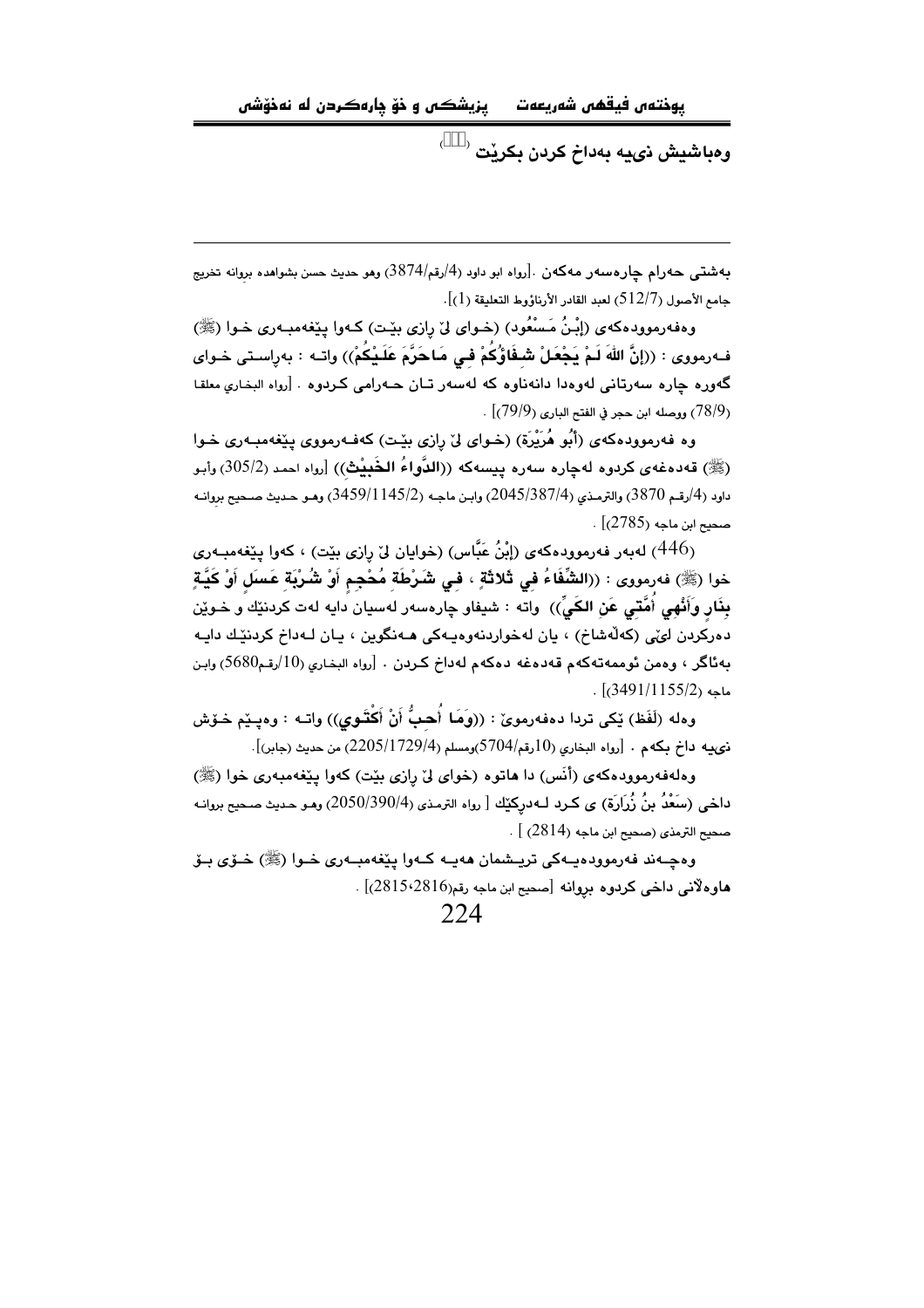يزيشكس و خۆ چارەكردن له نەخۆشى يوختەں فيقھى شەريعەت

بەلام چارەسەركردن دروستە بەكەڵە شاخ كردن <sup>358)</sup> وە ھەروەھا بەئايـەتى قورئان <sup>(\$\$\$)</sup>

کەوا بوو. ئەو قەدەغەکردنەي فەرموودەکەي (إِبْنُ عَبَّاس ) بىۆ (كَرَاهَـة)ە ، چـونکە سزا دانه به ئاگر ، وه بۆ كەسپش نىيە سزا بدات بەئاگر تەنھا يەروەردگارى ئاگر نــەبێت

(447) لهبهر فهرموودهکهی (إبنُ عَبَّاس) و (جَابر) (خوایان لیٌ رِازی بیِّت) برِوانـه (پ446) وهلــه بــهر فهرموودهكــهى (أنَــس) (خــواى ليّ رازى بيّــت) كــهوا فــهرمووى :((پێغەمبەرى خوا (ﷺ) كەلە شاخى دەكرد لەسەر دور رەگەكەي بنار مل وە لەسـەر نێـو شـان ، وەلــەرۆژانى حەڧـدە(17) و نــۆزدە(19) و بيــست و پــەك(21) دا كەڵەشــاخى دهكرد)) [رواه ابـو داود (4/رقـم/3760) والترمـذي (3/051/390/4) وابـن ماجـه (3483/1152/2) وهـو حديث صحيح بروانه السلسلة الصحيحة للألباني (908) وصحيح ابن ماجه (2805)] .

(448) لەبەر فەرموودەكمەي (أَبُو سَعيد) (خواي لِيْ رازى بِيْت) كـەوا فـەرمووي : ((پٽغهمبوري خوا (ﷺ) پوناي دوگرتيو خوا لوچاوي جنوڪو چاوي مروقيش ، جا که (المعوذتان) دابهزی دهستی بهخویندنی کرد و وازی لهههموو شتیکی تر هیننا)) [رواه الترمذی رقم (2150) وابن ماجه رقم (3511) وهو صحيح بروانه صحيح الترمذي (1681) وصـحيح ابـن ماجـه (2830) ومشكاة المصابيح تخريج الالباني (4563) ]. (معوذتان):سورەتى (الفلق) وسورەتى(الناس)ە .

وەقورئــان ھـــەمووى شـــيفايە وەك لەســورەتى (الإســراء :82) دا كەدەفــەرموىّ : ﴿وَنُنَزِّلَ منَ القُرآنِ مَاهُوَ شفاءً وَرَحْمَةً للمُؤْمِنِينَ﴾ واته : وهلـهم قورنانـهدا دا دهبـهزێنين ئەوەي كەشيفا و رەحمەتە ٌ بۆ باوەرداران . بەلام چـەند سـورەت و ئايـەتێك ھەيـە كـەوا .<br>زياتر جهخت كراوه لهسـهري وهك سـورهتي (الفاتحـة) وه سـورهتي (البـقـرة) بهگـشتي وه  $(286-284)$   $(257-255)$   $(164-163)$   $(4-1)$   $(296-284)$   $(257-255)$   $(164-163)$   $(4-1)$   $(25-284)$ (وآل عمـران) نايـهتي (115–118) وهسـورهتي (الجـن) هـهمووي و (الـصافات) نايـهتي ر (10-1)) و (الحشر) ئابەتى (21-24) و (الرحمن) ئابەتى (31-34) و (القلم) ئابىەتى ( ، (52–52) ومسورهتي (الإخْلاص) و (الفَلَق) و (النَّاس) .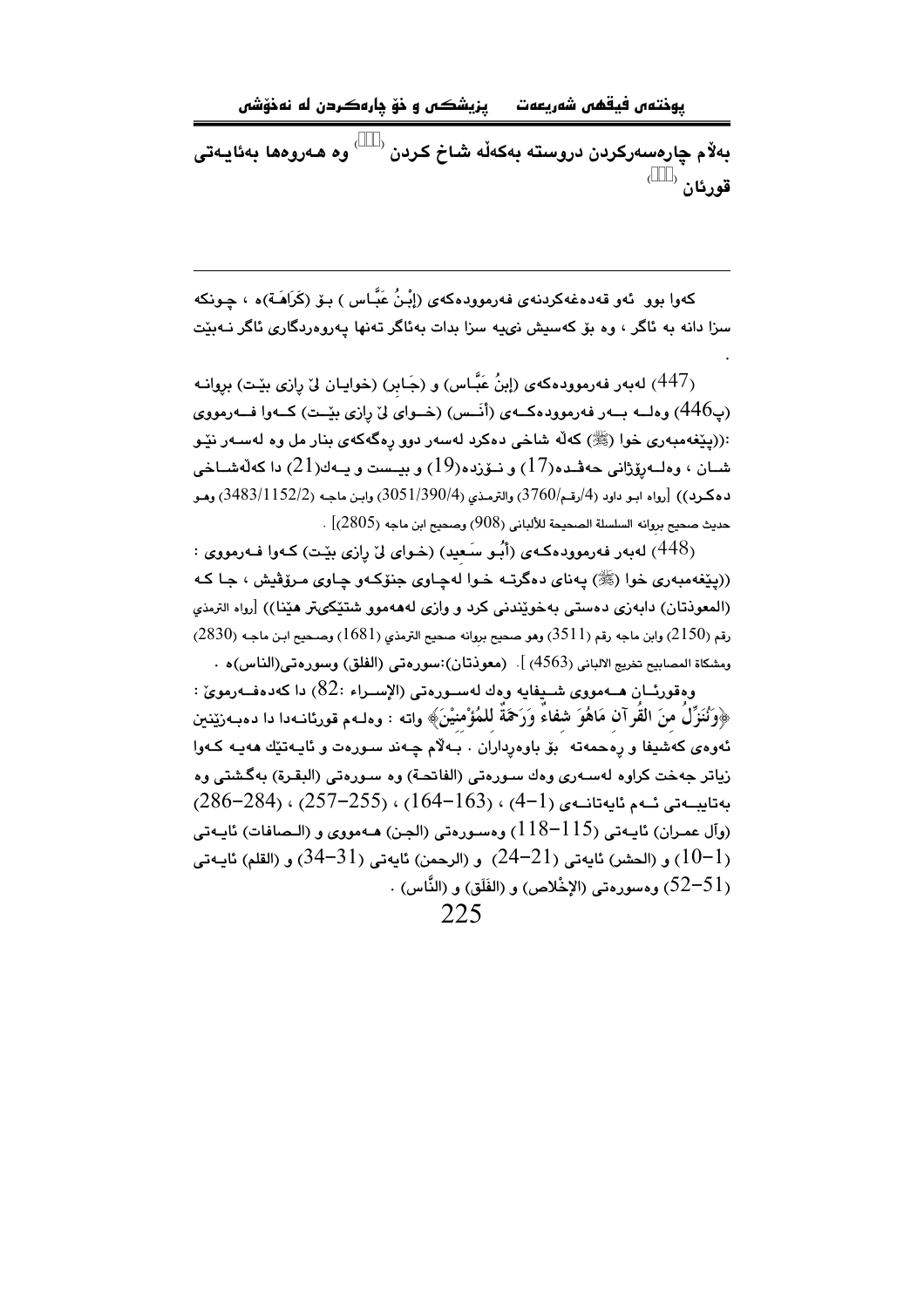يزيشڪس و خۆ چارەكردن له نەخۆشى يوختەں فيقھى شەريعەت

وه بەدوعاى شەر عيش <sup>(\$\$\$)</sup> وه باش ذيبه زوّر كردن لەنەخوش بوّ ئەوەي خواردن بخوات <sup>(\$\$\$)</sup>

ر 449) ئيتر ئەو دوعايە خواي گەورە لەقورئاندا فێرى كردېىن يان يێغەمبـەرى خـوا $\left(449\right)$ (ﷺ) لهسوننهت دا يان هاوهڵهکان و شوێن کـهوټوان و پێشينه پيـاو چـاکهکاني ئوممـهت (السَّلَفُ الـصَّالح) كرديٽتيـان ، بـان هـهر دوعابـهك بٽـت بـهلام (شـرك)ي تٽِـدا نـهيٽت ، وودوعای ئابوتمان زوّره له قورِئان دا وه لوفورمووده (صحیح)ه کانی پیّغومیپوری خـوا دا (ﷺ) ، وهينغهمبهري خوا زوّر دوعاي فٽر کردوين لهوانه زيکرهکاني پيهبانيان و ئٽيواران و .<br>نویژو دمست نویژو مزگهوت و خواردن و خواردنهومو لهمال دمرچوون و گهرانهومو سهفهر کردن خـهوتن و هه ِلْسان لهخـهو و … هتـد . [ بـۆ زيـاتر شـارهزابوون بروانـه ناميلکـهى (حصنُ المُسلم) و (صحيحُ كَلـم الطَّيِّب) ] ، وه (عَـوفُ بـنُ مَالـك) (خـواى ليّ رِازى بيّـت) دهفهرموويٰ : لهكاتي نهفامىدا — پێش ئيسلام (رُقْيَة) مـان دهكـرد ، جـا ووتمـان : ئـهى يێغەمبەرى خوا ئەمە چۆن دەبينى؟ ئەويش فەرمووى : ((أَعْرِضُوا عَلَىَّ رُقَاكُمْ ، لاَبِأسَ بِالرُّقَى مَالَمْ بَكُنْ فَيْه شَرْكٌ)) . واتـه : (رُقْبَـه) كانتـانم بـه سـهردا بخويّننـهوه ، هـيج خرابيه يهك له (رُقْيَه)دا نيميه ، ئهگهر شيركي تَيْدا نهبيّت [رواه مسلم (1727/4/2200) وابو داود  $(3886/\pi)(3)$ 

وهفهرموودهکهي (عَائشَة) (خواي ليّ رازي بِيّت) کـهوا فـهرمووي : يێغهمبـهري خـوا (ﷺ) ئەگەر كەسىيك لەكەس و كارى نىەخۆش بكەوتابىە ، ئىەوە فىووى بېيدا دەكرد بىە (مَعُوذَات) جا كەخۆى نەخۆش كەوت ، ئەو نەخۆشىييەى كەتێيدا وەفاتى كرد ، مـن فـووم .<br>بـه سـهری دا دهکـرد و بهدهسـتی خـوّی مهسـحم یـیّ دهکـرد ، چـونکه دهسـتی خـوّی لەدەستى من يىرۆرترە [رواە البخارى (10/رقم/5748) ومسلم رقم (2192) وە فـەرموودەي تىر لـەم بارەيـەوە نۆرە] .

(مَعُوذَات): سورهتي (الإخلاص)و (الفلق)و (الناس) هـ.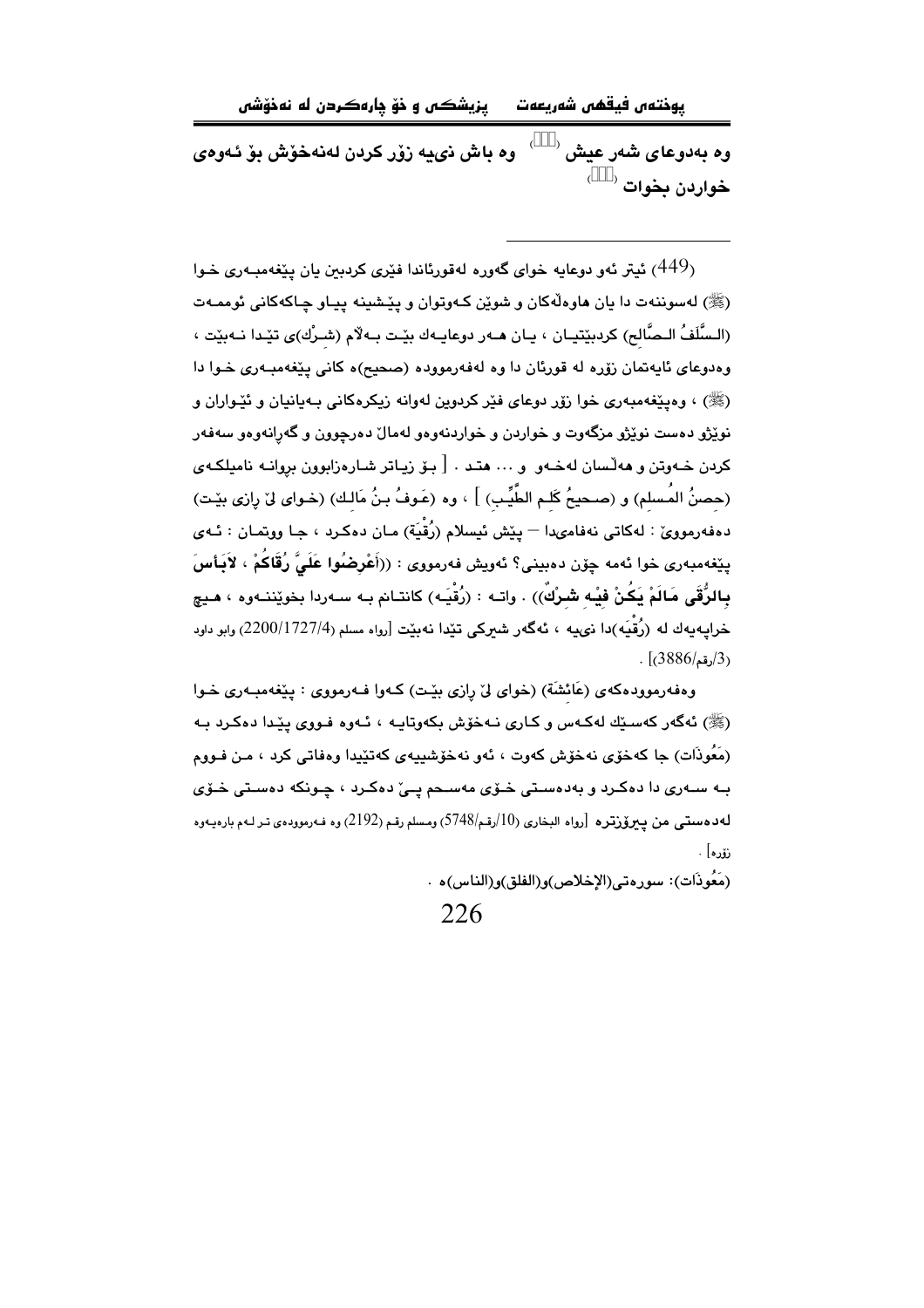$($ \$\$\$ $)$ .<br>وهلهقورئان و فەرموودەی را<mark>ست دا ئاماژه بۆ زۆر چارەس</mark>ەر كراوە

بِهِ اللَّهُ عَامِر اللَّهُ عَبْدَ اللَّهُ اللَّهُ فَقَدْ اللَّهُ اللَّهُ وَ اللَّهُ وَ اللَّهُ وَ الله اللَّه ا بِيِّفه مبـه ري حـوا (ﷺ) فـه رمووي : ((لاتُكْرِهُوا مَرْضَاكُمْ عَلَـى الطَّعَام فَإِنَّ اللهَ تَبَـارَكَ وَتَعَالَى يُطْعِمُهُمْ وَ يُسْقَيْهِم)) واته : زۆر لەنەخۆشەكانتان مەكەن لەسەر نان خـواردن ، جـونکه خـوای گـهوره خــوّی تێریــان دهکـات و تینوێتیـان دهشـکێنێت [رواه الترمذی (رقم (2128)) وابن ماجه رقم (3444) وهو صحيح بروانه السلسلة الـصحيحة (727) وصحيح الترمذي (1661) وصحيح ابـن  $\cdot$  (2777) ماجه

دەتوانيت تەماشاي ناميلكەي (علاجُ الأمْرَاض بالقُرْآن وَ السُّنَّة)ى (عبدالمجيد  $(451)$ بن عبدالعزيز الزَّحام) بكهيت وه ههروهها تهماشاي (صحيح البُخاري / كتاب الطب) و (صحيح مُسلم) و (سُنن أبي داود/ كتاب الطب) و (سُنن الترمذي /أبواب الطب) و (سُنن إبنُ ماجه / كتاب الطب) و (سُنن النّسائی) وه (سُنن) و (مسانید) و (مُصنّفات) ی تری زانا يايه يەرزەكانى ئىسلام يكەين .